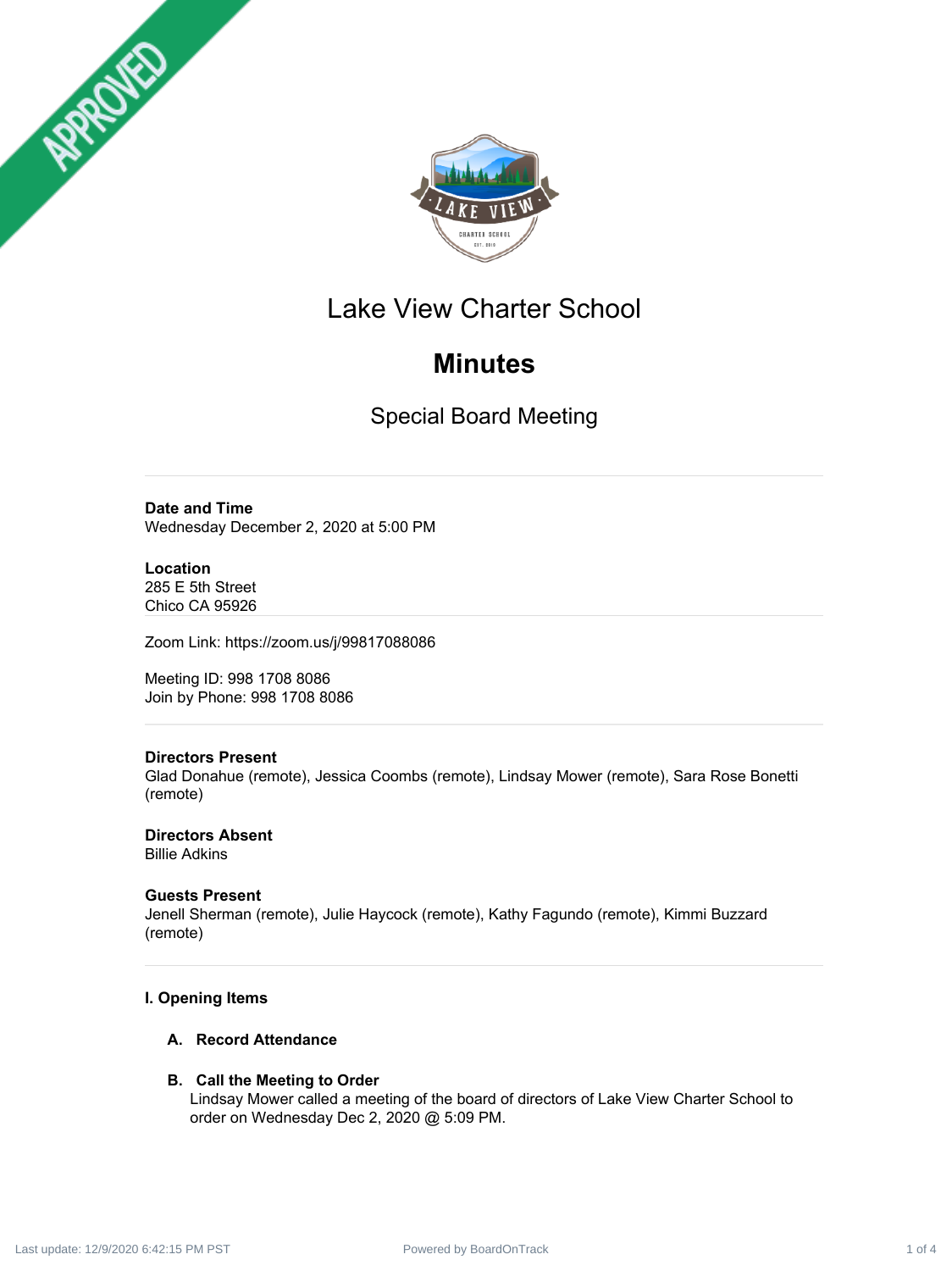#### **C. Approval of the Agenda**

Glad Donahue made a motion to approve the agenda. Lindsay Mower seconded the motion. The board **VOTED** to approve the motion. **Roll Call** Glad Donahue Aye Use State State Board Research 2 of 4 Lake Years 2 at 42 Constrained Constrained Constrained Constrained Constrained Constrained Constrained Constrained Constrained Constrained Constrained Constrained Constrained Constra

Sara Rose Bonetti Aye Billie Adkins Absent Lindsay Mower Aye Jessica Coombs Aye

## **D. Public Comments**

No public comments were made.

#### **II. Finance**

#### **A. Budget Overview for Parents Public Hearing**

Sara Rose Bonetti made a motion to open the Public Hearing for the Budget Overview for Parents.

Jessica Coombs seconded the motion.

The board **VOTED** to approve the motion.

**Roll Call**

Lindsay Mower Aye Billie Adkins Absent Sara Rose Bonetti Aye Glad Donahue Aye Jessica Coombs Aye Overview & Introduction:

- 1. Purpose was presented
- 2. LCAP vs LCaP

#### Nex Steps:

- 1. Any changes made and final BOP will be presented for a formal vote at the next Board meeting to be approved along with the First Interim Reports.
- 2. Submission

BOP:

- 1. Presentation of BOP documents
- 2. Call for questions, comments, and input from the board and community

Glad Donahue made a motion to close the Public Hearing for the Budget Overview for **Parents** 

Sara Rose Bonetti seconded the motion.

The board **VOTED** to approve the motion.

**Roll Call**

Billie Adkins Absent Jessica Coombs Aye Lindsay Mower Aye Sara Rose Bonetti Aye Glad Donahue Aye

#### **III. Closing Items**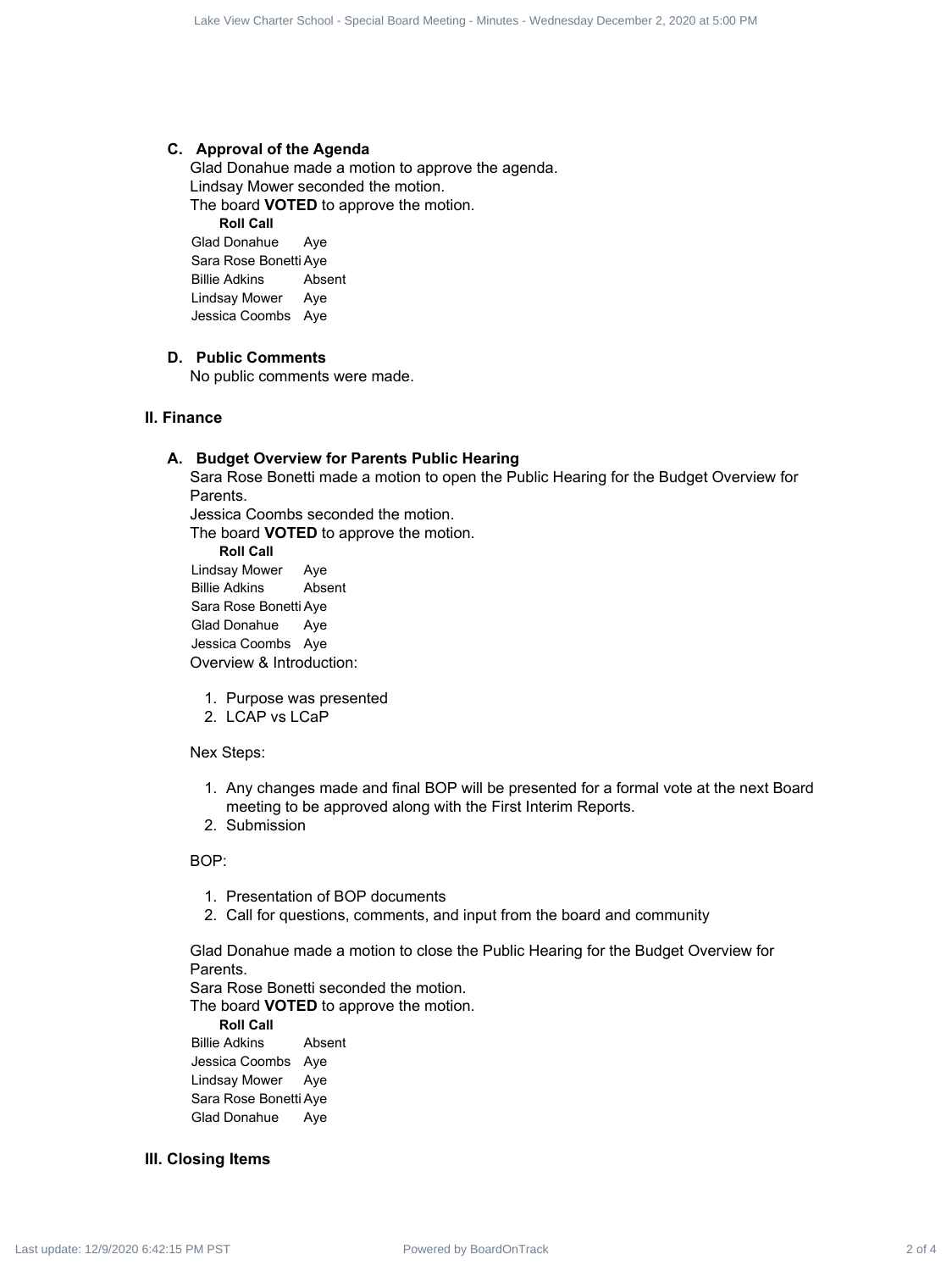#### **A. Board of Director's Comments & Requests**

Sara Rose asked for a status report for the Board's Statement of Solidarity of Black Lives Matter. Julie said there will be a Multi-Cultural Diversity Inclusion Perspectives presentation at next week's board meeting.

#### **B. Announcement of Next Regular Scheduled Board Meeting**

• Wednesday, December 9, 2020 at 5:00 p.m.

#### **C. Adjourn Meeting**

Lindsay Mower made a motion to adjourn the meeting. Sara Rose Bonetti seconded the motion.

The board **VOTED** to approve the motion.

**Roll Call** Sara Rose Bonetti Aye Glad Donahue Aye Jessica Coombs Aye Lindsay Mower Aye Billie Adkins Absent There being no further business to be transacted, and upon motion duly made, seconded and approved, the meeting was adjourned at 5:26 PM.

Respectfully Submitted, Lindsay Mower

Prepared by: Kimmi Buzzard

Noted by:

[Billie Adkins](https://na2.documents.adobe.com/verifier?tx=CBJCHBCAABAA7wtfldaiZmtlfCv8pHtp9jUDv-G1wo_g)

Board Secretary Billie Adkins (Dec 11, 2020 14:34 PST)

Public Comment Rules: Members of the public may address the Board on agenda or non-agenda items through the teleconference platform, Zoom. Zoom does not require the members of the public to have an account or login. Please either utilize the chat option to communicate to the administrative team of your desire to address the Board or simply communicate orally your desire to address the Board when the Board asks for public comments. Speakers may be called in the order requests are received. Comments are limited to 2 minutes each, with no more than 15 minutes per single topic. If a member of the public utilizes a translator to address the Board, those individuals are allotted 4 minutes each. If the Board utilizes simultaneous translation equipment in a manner that allows the Board to hear the translated public testimony simultaneously, those individuals are allotted 2 minutes each. By law, the Board is allowed to take action only on items on the agenda. The Board may, at its discretion, refer a matter to school staff or calendar the issue for future discussion. Use Section 2, 1998 14.12: 1998 14.12: 1998 14.12: 1998 14.12: 1999 14.12: 1999 14.12: 1999 14.12: 1999 14.12: 1999 14.12: 1999 14.12: 1999 14.12: 1999 14.12: 1999 14.12: 1999 14.12: 1999 14.12: 1999 14.12: 1999 14.12:

Note: The Governing Board encourages those with disabilities to participate fully in the public meeting process. If you need a disability-related modification or accommodation, including auxiliary aids or services, to participate in the public meeting, please contact the Governing Board Office at 951-290-3013 at least 48 hours before the scheduled board meeting so every reasonable effort can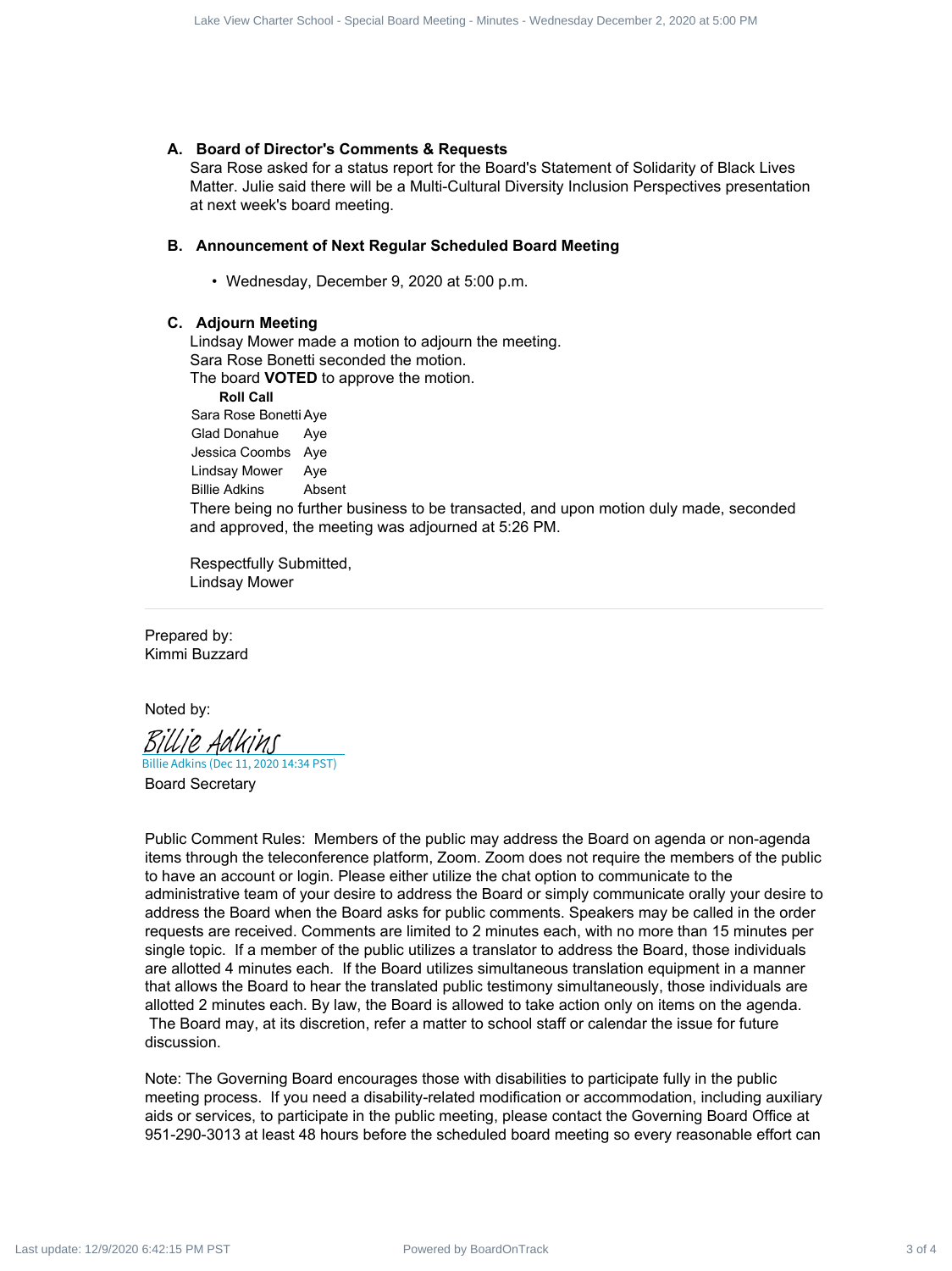be made to accommodate you. (Government Code § 54954.2; Americans with Disabilities Act of 1990, § 202 (42 U.S.C. § 12132)). Power Charter School - Special Board - Special Board - Special Board - Special Board Meeting - Minutes - Minutes - Minutes - Minutes - Minutes - Wednesday December 2, 2020 at 5:00 PM Last update: 12/9/2020 6:42:15 PM PST u